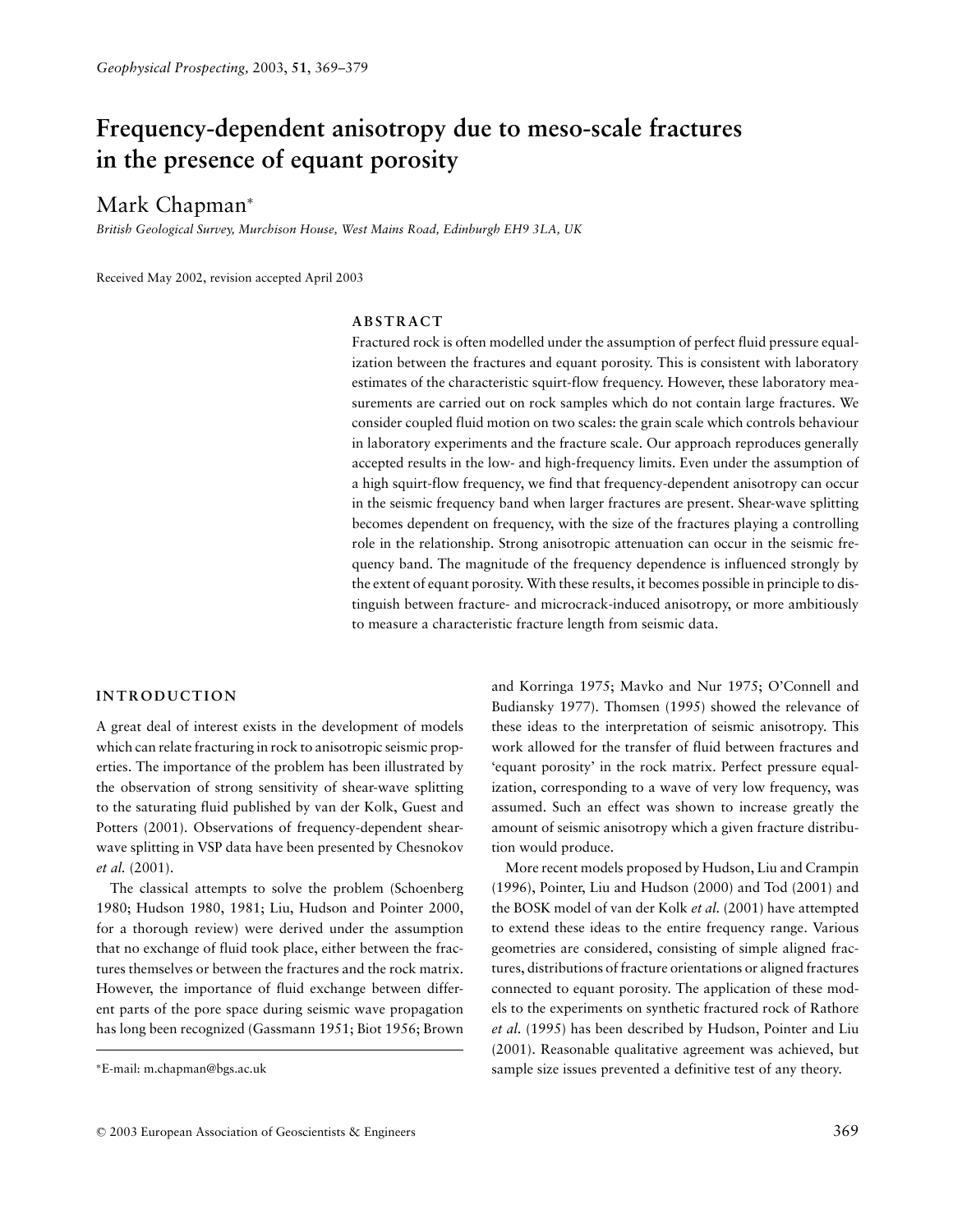Sonic and ultrasonic laboratory measurements are carried out on small, typically well-consolidated, rock samples. It is fair to describe such samples as unfractured. Certainly they are too small to contain the meso-scale fractures which we wish to model. They exhibit dispersion (Spencer 1981; Murphy 1985; Lucet 1989; Sothcott, McCann and O'Hara 2000), attenuation (Winkler 1985), stress-sensitivity (Nur 1971) and dependence on fluid saturation (Jones 1986). The explanation of this anelastic behaviour must be based on grain-scale effects.

However, when the fractures are removed from any of the models referred to above, what results is a linearly elastic material, in direct contradiction to observation. We argue that to model meso-scale fractures, we need to develop a theory in which at least two length scales are explicit: the grain scale and the characteristic length scale of the fractures.

Chapman, Zatsepin and Crampin (2002) gave a poroelastic theory which modelled the effects of squirt flow at the grain scale. Chapman (2001a,b) argued that this model was capable of explaining the experimental measurements of Sothcott *et al.* (2000), who considered the effect of changes in frequency, saturation and effective stress in sandstone samples. This paper represents an attempt to incorporate meso-scale anisotropic fracturing into this analysis, taking into account the interactions between the two scales.

### **DESCRIPTION OF THE MODEL**

Chapman *et al.* (2002) considered the case of a pore space which consisted of a random isotropic collection of microcracks and spherical pores. The radius of each crack and pore was identified with the grain size. We wish now to introduce a set of aligned fractures, which have radii larger than the grain size.

For simplicity, we assume that the microcracks and fractures have a common aspect ratio which we denote by *r*. We now establish the notation,

$$
c_{v} = \frac{4}{3}\pi a^{3}r, \qquad (1)
$$

$$
p_{\rm v} = \frac{4}{3}\pi a^3,\tag{2}
$$

$$
f_{\rm v} = \frac{4}{3}\pi a_{\rm i}^3 r,\tag{3}
$$

where  $c_v$ ,  $p_v$  and  $f_v$  are the volumes of the individual cracks, pores and fractures, respectively, *a* is the radius of the cracks and pores and  $a_f$  the radius of the fractures.

Following Chapman *et al.* (2002) we fix a number  $N_c$  and partition the surface of the unit sphere into  $N_c$  elements of equal area. We consider the case of a collection of  $N_c$  cracks each with a different orientation corresponding to one of the elements of area. Later we will allow  $N_c$  to approach infinity to simulate a random isotropic crack distribution.

Let the volume fractions, or porosities, associated with the cracks, pores and fractures be  $\phi_c$ ,  $\phi_p$  and  $\phi_f$ , respectively. Then define

$$
N_{\rm p} = \frac{\phi_{\rm p} N_{\rm c} r}{\phi_{\rm c}},\tag{4}
$$

$$
N_{\rm f} = \frac{\phi_{\rm f}}{\phi_{\rm c}} \left(\frac{a}{a_{\rm f}}\right)^3 N_{\rm c}.
$$
 (5)

We now define a collection  $C$  consisting of the  $N_c$  microcracks,  $N_p$  pores and  $N_f$  fractures. The physical significance of  $C$  is that, under the assumption of a homogeneous distribution, a macroscopic volume of rock would be expected to contain cracks, pores and fractures in the same relative numbers as does C. It remains to specify a model for the exchange of fluid amongst the elements of C.

In the model of Chapman *et al.* (2002), fluid was exchanged between adjacent voids *a* and *b* due to pressure gradients according to the formula,

$$
\partial_t m_a = \frac{\rho_0 k \zeta}{\eta} (p_b - p_a), \tag{6}
$$

where  $\rho_0$  is the fluid density, *k* is the permeability, *c* is the grain size, η the fluid viscosity, *pa* the pressure in element *a* and *ma* the fluid mass in element *a*. It was assumed that each element was connected to six other elements, and that the resulting flows could be added linearly.

In our case, since the fractures are larger than the cracks and pores they should be connected to more elements. We assume that the cracks and pores are connected to  $c_1$  other elements while the fractures are connected to  $c_2$  elements. We also assume that each crack and pore is connected to at most one fracture, and that fractures are not connected to other fractures. For this to be possible, we must ensure that the number of cracks and pores vastly exceeds the number of fractures, or explicitly,

$$
c_2 N_f < N,\tag{7}
$$

where

$$
N = N_c + N_p. \tag{8}
$$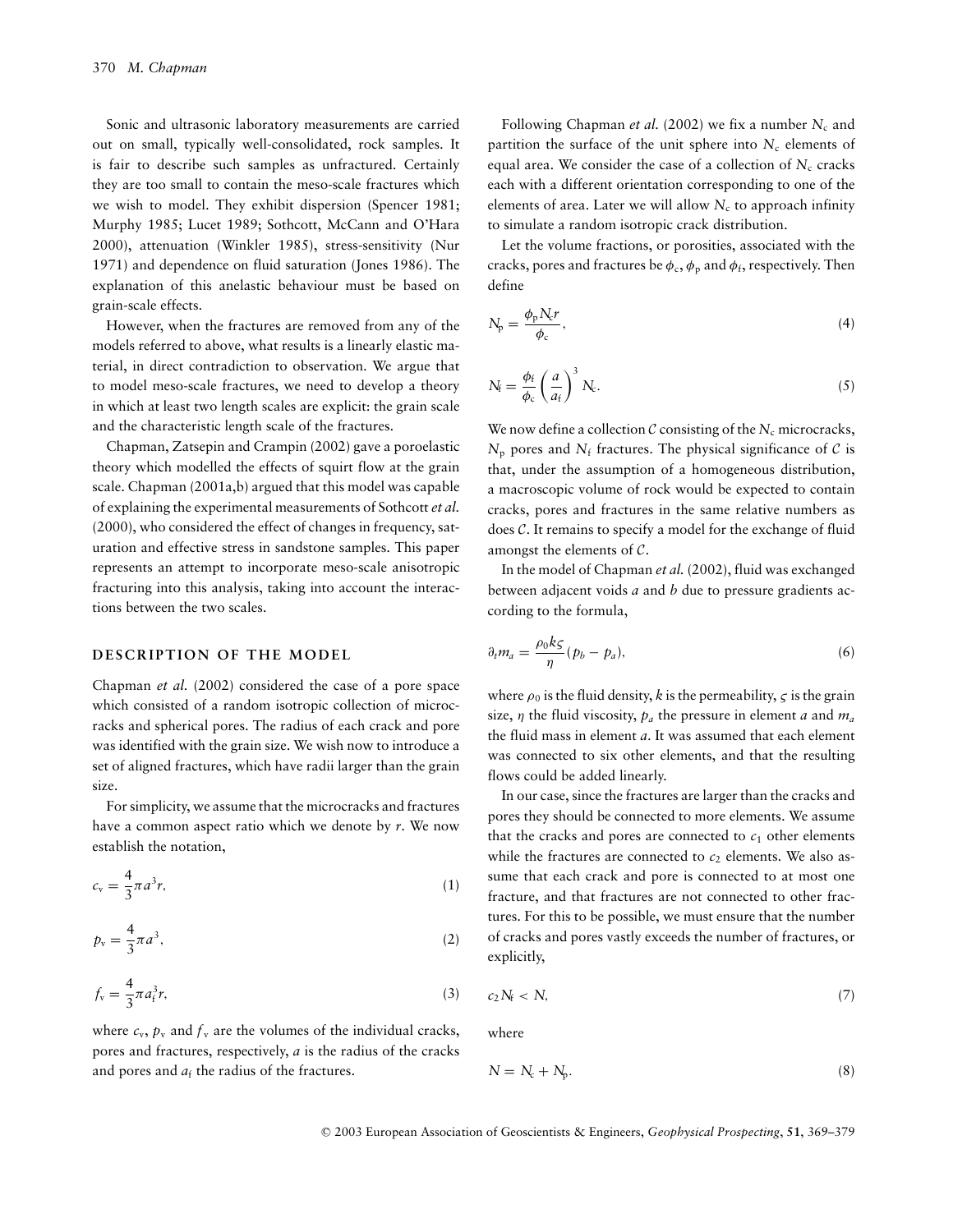We introduce the notation,

$$
E_p = \frac{1}{N} \sum_{i=1}^{N_c} E[p_i] + \frac{N_p}{N} E[p^*],
$$
\n(9)

where *pi* denotes the pressure in a crack of orientation *i* and *p*<sup>∗</sup> is the expected pressure in a pore. Now the probability that any given crack or pore, *i*, is connected to a fracture is given by

$$
P(i \text{ connected to a fracture}) = \frac{c_2 N_f}{N}.
$$
 (10)

In the event that *i* is not connected to a fracture, the expected mass flow out of *i* is, as given by Chapman *et al.* (2002),

$$
E[\partial_t m_i | i \text{ not connected to fracture}] = \frac{c_1 \rho_0 k \zeta}{\eta} (E_p - E[p_i]).
$$
\n(11)

The expected mass flow out of a crack which is connected to a fracture, however, is given by

 $E[\partial_t m_i | i$  connected to fracture]

$$
= \frac{\rho_0 k \zeta}{\eta} \{ (c_1 - 1)(E_p - E[p_i]) + (E[f] - E[p_i]) \},\tag{12}
$$

where *f* denotes the pressure in the fracture. It follows then that the expected mass flow from an arbitrary crack or pore *i* is given by

$$
\partial_t m_i = \frac{\rho_0 k \zeta}{\eta} \left\{ \left( \frac{N - c_2 N_f}{N} \right) c_1 (E_p - p_i) + \frac{c_2 N_f}{N} [(c_1 - 1)(E_p - p_i) + (f - p_i)] \right\},
$$
\n(13)

where it is to be understood that every variable is an expectation. The mass flow from an individual fracture is given by

$$
\partial_t m_f = \frac{c_2 \rho_0 k \zeta}{\eta} (E_p - f). \tag{14}
$$

With this arrangement, we find that

$$
\sum_{j \in \mathcal{C}} \partial_t m_j = 0. \tag{15}
$$

This means that mass is conserved throughout the elements of C.

The mass in each element of pore space can be given in terms of the inclusion pressure and the applied stress. Following Chapman *et al.* (2002), we write for the fluid mass in a crack of orientation *i*,

$$
\partial_t m_i = \frac{\rho_0 c_v}{\sigma_c} \partial_t [(1 + K_c) p_i - \sigma_i], \qquad (16)
$$

where  $p_i$  is the pressure in the crack,  $\sigma_i$  is the normal stress acting on the crack face,  $\sigma_c = \frac{\pi \mu r}{2(1-\nu)}$  and  $K_c = \sigma_c / \kappa_f$ ,  $\mu$  being

the shear modulus, *v* the Poisson's ratio of the matrix material and  $\kappa_f$  the fluid bulk modulus. Denoting the mass in each pore by *m*<sup>∗</sup>, we have

$$
\partial_t m^* = \frac{3\rho_0 p_v}{4\mu} \partial_t \left[ (1 + K_\text{p}) p^* - \frac{1 - \nu}{1 + \nu} \sigma_{ii} \right],\tag{17}
$$

where  $K_p = \frac{4\mu}{3\kappa_f}$ . The mass in each fracture,  $m_f$ , is given by

$$
\partial_t m_{\rm f} = \frac{\rho_0 f_{\rm v}}{\sigma_{\rm c}} \partial_t [(1 + K_{\rm c}) f - \sigma_{\rm f}], \qquad (18)
$$

where  $\sigma_f$  is the normal stress acting on the fracture face.

We now proceed to solve for the pressures in terms of the applied stress field. From (13), we have

$$
\partial_t (m_i - m^*) = \frac{\rho_0 k \zeta c_1}{\eta} (p^* - p_i), \qquad (19)
$$

for all crack orientations, *i*. Writing

$$
\frac{1}{\tau_{\rm m}} = \frac{\sigma_{\rm c} k \varsigma c_1}{c_{\rm v} \eta (1 + K_{\rm c})},\tag{20}
$$

$$
\gamma = \frac{3 p_v \sigma_c (1 + K_p)}{4 \mu c_v (1 + K_c)},
$$
\n(21)

$$
\gamma' = \gamma \frac{1 - \nu}{1 + \nu} \frac{1}{1 + K_{p}},\tag{22}
$$

equations (16) and (17) give, in the frequency domain,

$$
p_i = \frac{1}{1 + i\omega\tau_m} \left[ \frac{i\omega\tau_m}{(1 + K_c)} \sigma_i - \gamma' i\omega\tau_m \sigma_{ii} + (1 + i\omega\gamma\tau_m) p^* \right].
$$
\n(23)

If we write

$$
\langle p \rangle = \frac{1}{N_c} \sum_{i=1}^{N_c} p_i,\tag{24}
$$

$$
\tau_{\rm f} = \frac{f_{\rm v}\eta(1+K_{\rm c})}{c_2\sigma_{\rm c}k\varsigma},\tag{25}
$$

$$
u = \frac{N_c}{N},\tag{26}
$$

then (14) gives

$$
f = \frac{1}{1 + i\omega\tau_{\rm f}} \left[ \frac{i\omega\tau_{\rm f}}{1 + K_{\rm c}} \sigma_{\rm f} + \iota \langle p \rangle + (1 - \iota) p^* \right]. \tag{27}
$$

We now introduce the notation,

$$
\beta = \frac{\iota \phi_f}{\phi_c}.\tag{28}
$$

Equations  $(15)$ ,  $(23)$  and  $(27)$  now give

$$
p^* = D_1 \sigma_{ll} + D_2 \sigma_f, \tag{29}
$$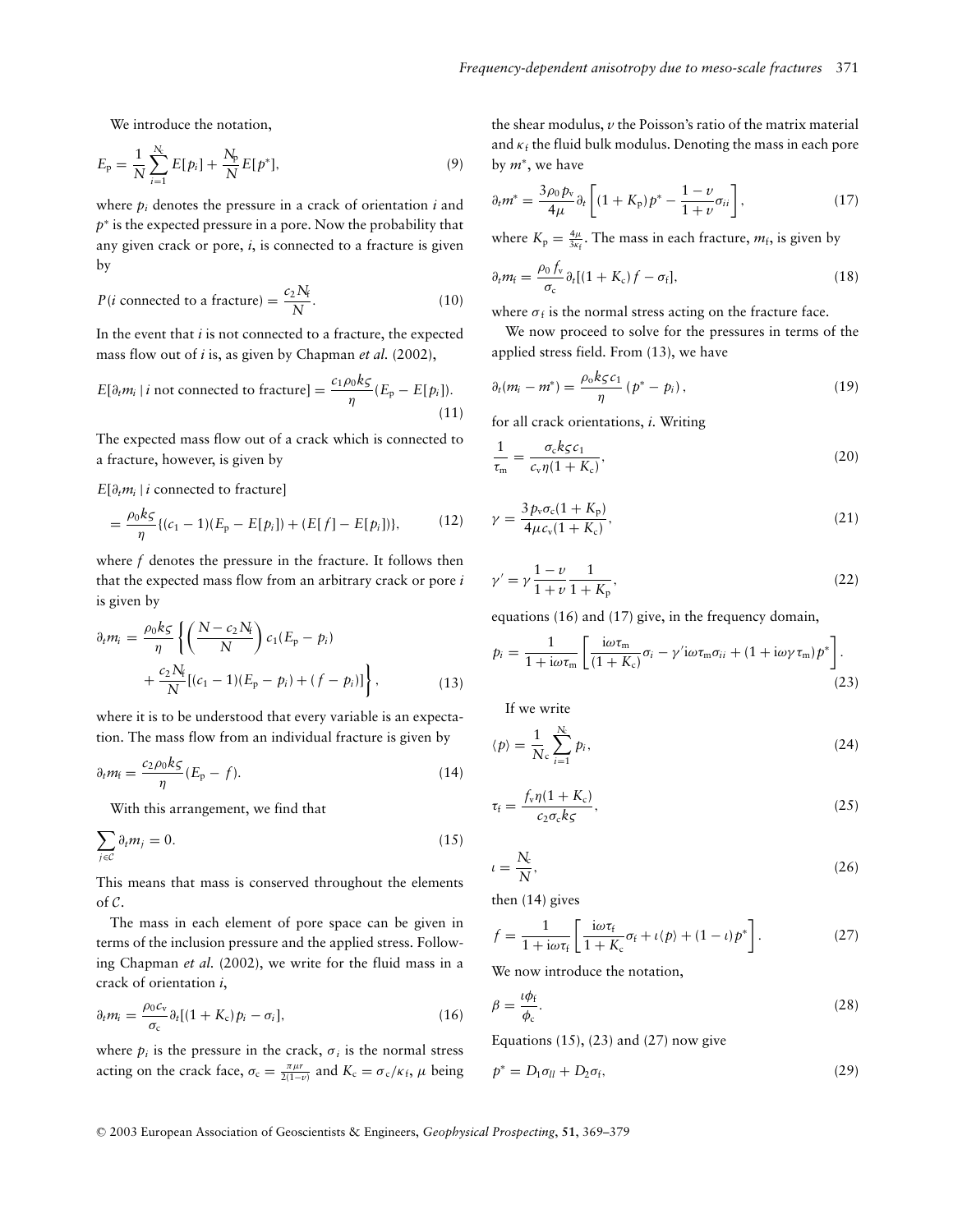where

$$
D_1 = \left[ (1 - \iota)\gamma + \frac{(1 - \iota)\beta}{1 + i\omega\tau_f} + \left( \iota + \frac{\iota\beta}{1 + i\omega\tau_f} \right) \left( \frac{1 + i\omega\gamma\tau_m}{1 + i\omega\tau_m} \right) \right]^{-1}
$$

$$
\times \left[ \frac{\iota}{3(1 + K_c)} + (1 - \iota)\gamma' - \frac{i\omega\tau_m}{1 + i\omega\tau_m} \right]
$$

$$
\times \left( \frac{1}{3(1 + K_c)} - \gamma' \right) \left( \iota + \frac{\iota\beta}{1 + i\omega\tau_f} \right) \right],
$$
(30)

$$
D_2 = \left[ (1 - t)\gamma + \frac{(1 - t)\beta}{1 + i\omega\tau_f} + \left( t + \frac{t\beta}{1 + i\omega\tau_f} \right) \left( \frac{1 + i\omega\gamma\tau_m}{1 + i\omega\tau_m} \right) \right]^{-1} \times \left( \frac{\beta}{(1 + K_c)(1 + i\omega\tau_f)} \right). \tag{31}
$$

With this result, (23) may be made to read

$$
p_i = G_1 \sigma_i + G_2 \sigma_{ii} + G_3 \sigma_f, \qquad (32)
$$

where

$$
G_1 = \frac{i\omega\tau_m}{(1 + K_c)(1 + i\omega\tau_m)},
$$
\n(33)

$$
G_2 = \frac{1 + i\omega\gamma\tau_m}{1 + i\omega\tau_m}D_1 - \frac{i\omega\tau_m\gamma'}{1 + i\omega\tau_m},
$$
\n(34)

$$
G_3 = \frac{1 + i\omega\gamma\tau_m}{1 + i\omega\tau_m} D_2.
$$
\n(35)

Meanwhile, (27) can be written as

$$
f = F_1 \sigma_{ii} + F_2 \sigma_f, \tag{36}
$$

where

$$
F_1 = \frac{1}{1 + i\omega\tau_f} \left[ \frac{1 + i\omega\gamma\tau_m}{1 + i\omega\tau_m} \iota D_1 + (1 - \iota)D_1 \right. +\frac{i\iota\omega\tau_m}{1 + i\omega\tau_m} \left( \frac{1}{3(1 + K_c)} - \gamma' \right) \right],
$$
(37)

$$
F_2 = \frac{1}{1 + i\omega\tau_f} \left[ \frac{i\omega\tau_f}{1 + K_c} + \iota \frac{1 + i\omega\gamma\tau_m}{1 + i\omega\tau_m} D_2 + (1 - \iota) D_2 \right]. \tag{38}
$$

Equations (29), (32) and (36) give the time-dependent response of the pressures in the various inclusions to an imposed stress field. Having established these relationships, we now proceed to the calculation of the effective elastic tensor. Eshelby's (1957) interaction energy approach for the calculation of the effective elastic constants of a material with embedded inclusions gives the formula,

$$
C_{ijkl}\epsilon_{ij}^{0}\epsilon_{kl}^{0} = C_{ijkl}^{\text{m}}\epsilon_{ij}^{0}\epsilon_{kl}^{0} - \sum_{n} \phi_{n} \left(\epsilon_{ij}^{\text{inc}}\sigma_{ij}^{0} - \sigma_{ij}^{\text{inc}}\epsilon_{ij}^{0}\right), \qquad (39)
$$

where *C* is the effective elastic tensor, *C*<sup>m</sup> is the elastic tensor of the rock matrix,  $\epsilon^0$  is the applied strain field,  $\phi_n$  is the volume

fraction of the *n*th inclusion and  $\sigma^{\text{inc}}$  and  $\epsilon^{\text{inc}}$  are the stress and strain fields inside each inclusion. Equation (39) is valid for a dilute concentration of inclusions. We introduce Cartesian coordinates in which the  $x_3$ -axis is aligned with the fracture normal direction.

To use (39) we need to know the states of stress and strain inside each inclusion. These may be calculated from our knowledge of the pressure fields. Our strategy is therefore as follows: We will choose appropriate values of  $\epsilon^0$  to isolate appropriate components of the effective elastic tensor on the left-hand side of (39). We will then calculate  $\epsilon^{\text{inc}}$  and  $\sigma^{\text{inc}}$  from (29), (32) and (39), which will yield an explicit formula for the relevant component of the elastic tensor. We first choose

$$
\epsilon_{ij}^0 = \begin{bmatrix} 1 & 0 & 0 \\ 0 & 0 & 0 \\ 0 & 0 & 0 \end{bmatrix} s(t), \tag{40}
$$

where  $s(t)$  is a harmonic function. Equation (39) gives

$$
C_{1111} = C_{1111}^{\text{m}} - \frac{1}{[s(t)]^2} \sum_{n} \phi_n \left( \epsilon_{ij}^{\text{inc}} \sigma_{ij}^0 - \sigma_{ij}^{\text{inc}} \epsilon_{ij}^0 \right). \tag{41}
$$

We find that

$$
\sigma_{ij}^0 = \begin{bmatrix} \lambda + 2\mu & 0 & 0 \\ 0 & \lambda & 0 \\ 0 & 0 & \lambda \end{bmatrix} s(t) \tag{42}
$$

and

$$
\sigma_{ij}^{\text{inc}} = \begin{bmatrix} p & 0 & 0 \\ 0 & p & 0 \\ 0 & 0 & p \end{bmatrix}, \tag{43}
$$

where *p* is the pressure in any given inclusion. The strain in each inclusion is given by the formula (Zatsepin and Crampin 1997),

$$
\epsilon^{\rm inc} = (I - S)^{-1} C^{-1} (\sigma^0 - CSC^{-1} p\delta), \tag{44}
$$

where *S* is the Eshelby tensor (Eshelby 1957) associated with each inclusion.

For a crack of orientation *i*, we have

$$
\epsilon_{ij}^{\text{inc}} = \begin{bmatrix} (\sigma_i - p_i)/\sigma_c & T\epsilon_{12}^i & T\epsilon_{13}^i \\ T\epsilon_{21}^i & 0 & 0 \\ T\epsilon_{31}^i & 0 & 0 \end{bmatrix},
$$
(45)

where  $\epsilon_{jk}^i$  is the *jk*th component of strain acting on the crack face and

$$
T = \frac{4(1 - v)}{(2 - v)\pi r}.
$$
\n(46)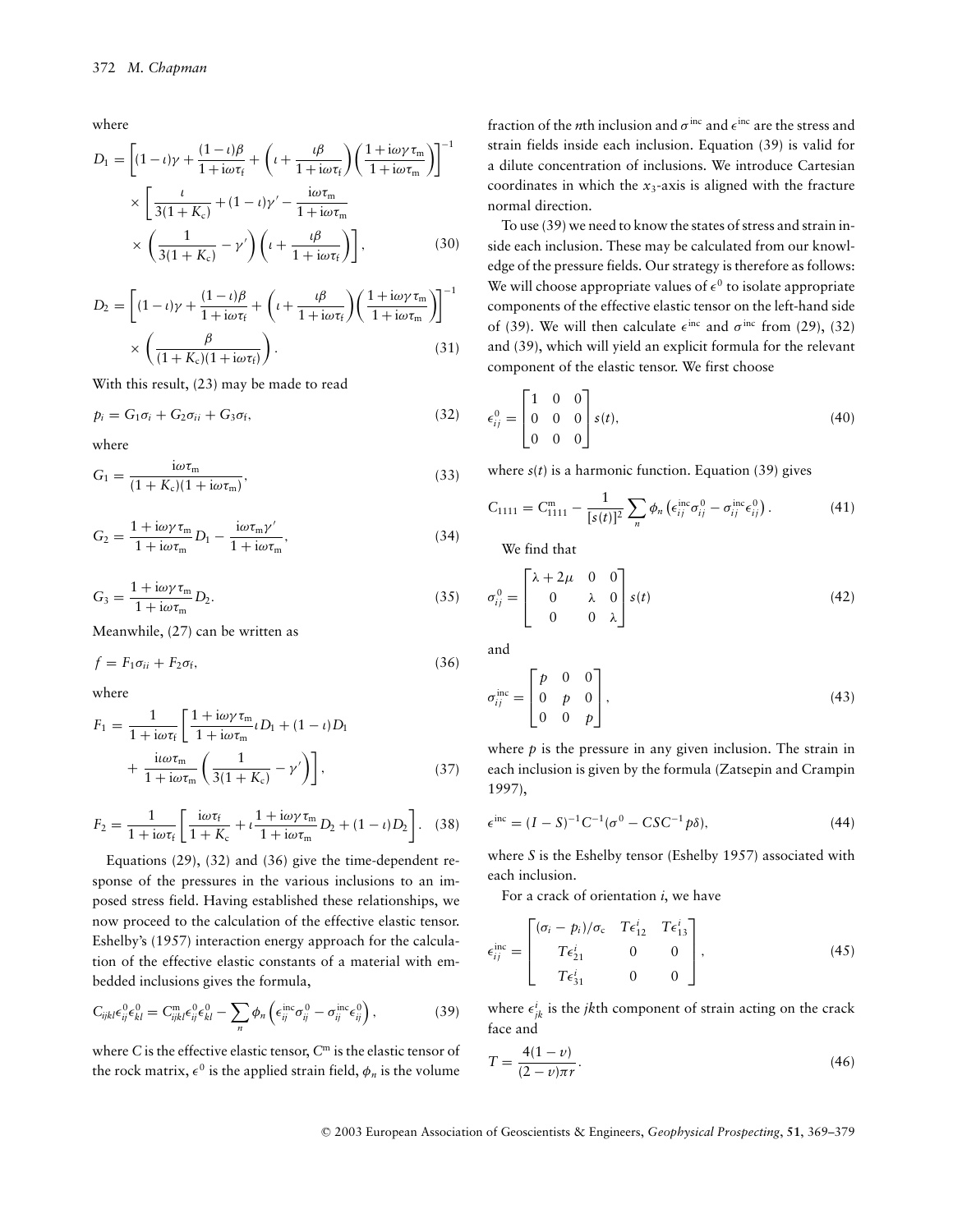Following Chapman *et al.* (2002), we find

$$
\sum_{\text{cracks}} \phi_i \left( \epsilon_{ij}^{\text{inc}} \sigma_{ij}^0 - \sigma_{ij}^{\text{inc}} \epsilon_{ij}^0 \right)
$$
  
=  $\phi_c \left[ \frac{L_2}{\sigma_c} + \frac{8}{15} \frac{(1 - v)\mu}{(2 - v)\pi r} - \left( \frac{L_2}{\sigma_c} + \kappa \right) G_1 \right]$   
-  $\left( \frac{3\kappa^2}{\sigma_c} + 3\kappa \right) G_2 - \left( \frac{\lambda \kappa}{\sigma_c} + \lambda \right) G_3 \right],$  (47)

where  $\kappa = \lambda + \frac{2}{3}\mu$  and

$$
L_2 = \lambda^2 + \frac{4}{3}\lambda\mu + \frac{4}{5}\mu^2.
$$
 (48)

Now, the same technique gives

$$
\sum_{\text{pores}} \phi_i \left( \epsilon_{ij}^{\text{inc}} \sigma_{ij}^0 - \sigma_{ij}^{\text{inc}} \epsilon_{ij}^0 \right)
$$
\n
$$
= \phi_{\text{p}} \left[ \frac{3}{4\mu} \frac{1 - \nu}{1 + \nu} \left( 3\lambda^2 + 4\lambda\mu + \frac{36 + 20\nu}{7 - 5\nu} \mu^2 \right) - \left( 1 + \frac{3\kappa}{4\mu} \right) \left( 3\kappa D_1 + \lambda D_2 \right) \right],\tag{49}
$$

and finally

$$
\sum_{\text{fractures}} \phi_i \left( \epsilon_{ij}^{\text{inc}} \sigma_{ij}^0 - \sigma_{ij}^{\text{inc}} \epsilon_{ij}^0 \right)
$$
\n
$$
= \phi_f \left[ \frac{\lambda^2}{\sigma_c} - \left( \frac{3\lambda \kappa}{\sigma_c} + 3\kappa \right) F_1 - \left( \frac{\lambda^2}{\sigma_c} + \lambda \right) F_2 \right]. \tag{50}
$$

Equation (41) now gives

$$
C_{1111} = (\lambda + 2\mu) - \phi_c \left[ \frac{L_2}{\sigma_c} + \frac{32}{15} \frac{1 - \nu}{(2 - \nu)\pi r} \mu - \left( \frac{L_2}{\sigma_c} + \kappa \right) G_1 \right]
$$

$$
- \left( \frac{3\kappa^2}{\sigma_c} + 3\kappa \right) G_2 - \left( \frac{\lambda\kappa}{\sigma_c} + \lambda \right) G_3 \right]
$$

$$
- \phi_p \left[ \frac{3}{4\mu} \frac{1 - \nu}{1 + \nu} \left( 3\lambda^2 + 4\lambda\mu + \frac{36 + 20\nu}{7 - 5\nu} \mu^2 \right) \right]
$$

$$
- \left( 1 + \frac{3\kappa}{4\mu} \right) (3\kappa D_1 + \lambda D_2) \right]
$$

$$
- \phi_f \left[ \frac{\lambda^2}{\sigma_c} - \left( \frac{3\lambda\kappa}{\sigma_c} + 3\kappa \right) F_1 - \left( \frac{\lambda^2}{\sigma_c} + \lambda \right) F_2 \right]. \quad (51)
$$

The expression for C<sub>3333</sub> may be calculated by the same procedure, replacing the condition  $\sigma_f = \lambda s(t)$  with  $\sigma_f =$  $(\lambda + 2\mu)s(t)$ :

$$
C_{3333} = (\lambda + 2\mu) - \phi_c \left[ \frac{L_2}{\sigma_c} + \frac{32}{15} \frac{1 - \nu}{(2 - \nu)\pi r} \mu - \left( \frac{L_2}{\sigma_c} + \kappa \right) G_1 \right]
$$

$$
- \left( \frac{3\kappa^2}{\sigma_c} + 3\kappa \right) G_2 - \left( \frac{(\lambda + 2\mu)\kappa}{\sigma_c} + \lambda + 2\mu \right) G_3 \right]
$$

$$
- \phi_p \left[ \frac{3}{4\mu} \frac{1 - \nu}{1 + \nu} \left( 3\lambda^2 + 4\lambda\mu + \frac{36 + 20\nu}{7 - 5\nu} \mu^2 \right) \right]
$$

$$
- \left( 1 + \frac{3\kappa}{4\mu} \right) (3\kappa D_1 + (\lambda + 2\mu) D_2) \right]
$$

$$
- \phi_f \left[ \frac{(\lambda + 2\mu)^2}{\sigma_c} - \left( \frac{3(\lambda + 2\mu)\kappa}{\sigma_c} + 3\kappa \right) F_1 \right]
$$

$$
- \left( \frac{(\lambda + 2\mu)^2}{\sigma_c} + \lambda + 2\mu \right) F_2 \right]. \tag{52}
$$

If we now choose

$$
\epsilon_{ij}^0 = \begin{bmatrix} 0 & 0 & 1 \\ 0 & 0 & 0 \\ 1 & 0 & 0 \end{bmatrix} s(t), \tag{53}
$$

then we find

$$
C_{2323} = \mu - \phi_c \left[ \frac{4}{15} \frac{\mu^2}{\sigma_c} (1 - G_1) + \frac{8}{5} \frac{1 - \nu}{(2 - \nu)\pi r} \mu \right] - 15\phi_p \frac{1 - \nu}{7 - 5\nu} \mu - \phi_f \frac{4(1 - \nu)}{(2 - \nu)\pi r} \mu.
$$
 (54)

Choosing now

$$
\epsilon_{ij}^0 = \begin{bmatrix} 1 & 0 & 0 \\ 0 & 1 & 0 \\ 0 & 0 & 0 \end{bmatrix} s(t), \tag{55}
$$

we find

$$
2(C_{1111} + C_{1122}) = 4(\lambda + \mu)
$$
  
\n
$$
-\phi_c \left[ \frac{L_3}{\sigma_c} + \frac{32}{15} \frac{1 - \nu}{(2 - \nu)\pi r} \mu - \left( \frac{L_3}{\sigma_c} + 4\kappa \right) G_1 \right]
$$
  
\n
$$
- 12\kappa \left( 1 + \frac{\kappa}{\sigma_c} \right) G_2 - 4\lambda \left( 1 + \frac{\kappa}{\sigma_c} \right) G_3 \right]
$$
  
\n
$$
-\phi_p \left[ \frac{3}{4\mu} \frac{1 - \nu}{1 + \nu} \left( 12\lambda^2 + 16\lambda\mu + \frac{64}{7 - 5\nu} \mu^2 \right) - \left( 2 + \frac{3\kappa}{2\mu} \right) (6\kappa D_1 + 2\lambda D_2) \right]
$$
  
\n
$$
-\phi_f \left[ \frac{4\lambda^2}{\sigma_c} - 12\kappa \left( 1 + \frac{\lambda}{\sigma_c} \right) F_1 - 4\lambda \left( 1 + \frac{\lambda}{\sigma_c} \right) F_2 \right], \quad (56)
$$

<sup>C</sup> 2003 European Association of Geoscientists & Engineers, *Geophysical Prospecting*, **51**, 369–379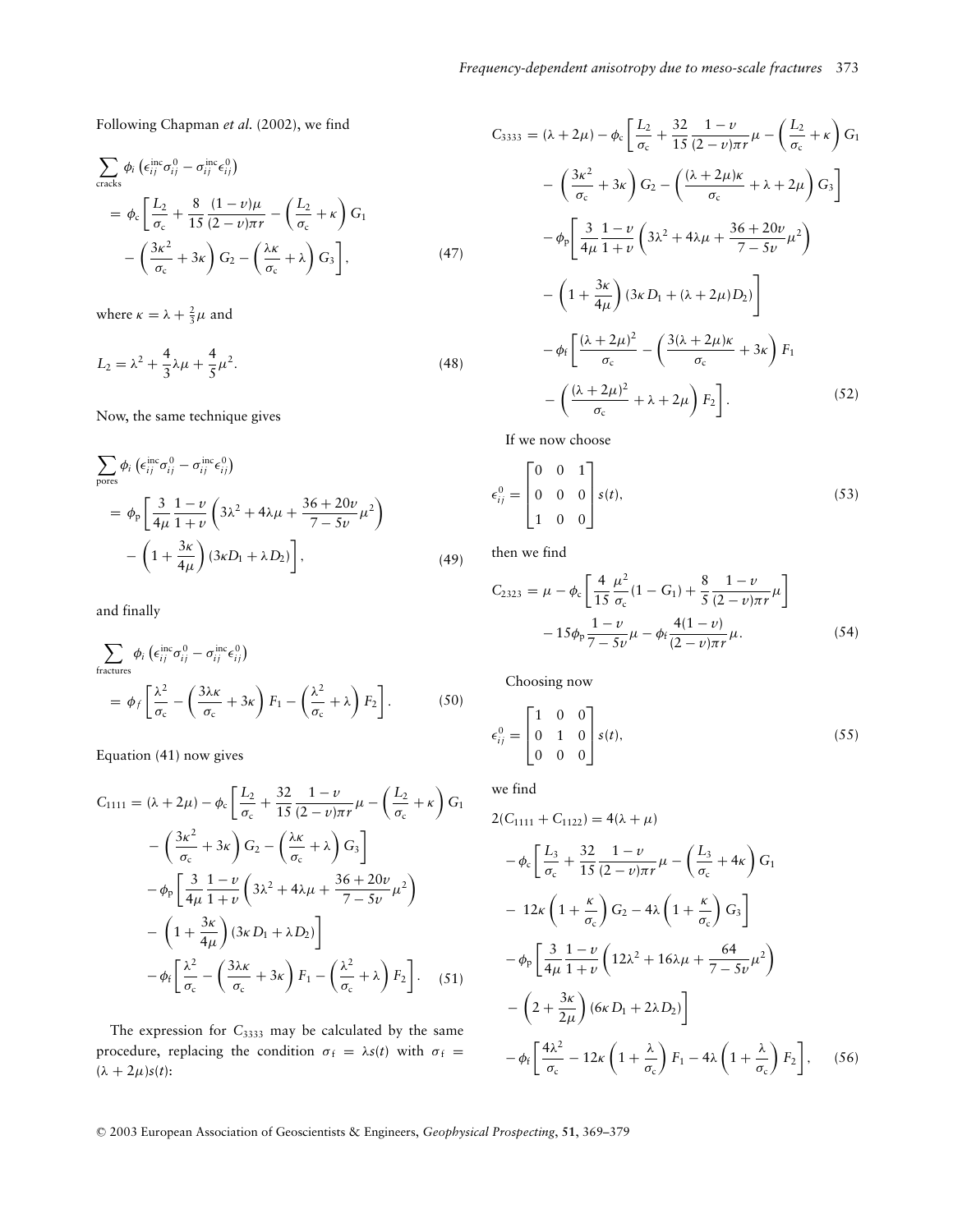where

$$
L_3 = 4\left(\lambda^2 + \frac{4}{3}\lambda\mu + \frac{8}{15}\mu^2\right).
$$
 (57)

With this equation it is possible to calculate  $C_{1122}$  directly from (51). Introducing the notation,

$$
L_4 = \lambda^2 + \frac{4}{3}\lambda\mu + \frac{4}{15}\mu^2,\tag{58}
$$

we have

$$
C_{1122} = \lambda - \phi_c \left[ \frac{L_4}{\sigma_c} - \frac{16}{15} \frac{1 - \nu}{(2 - \nu)\pi r} \mu - \left( \frac{L_4}{\sigma_c} + \kappa \right) G_1 \right]
$$

$$
- \left( \frac{3\kappa^2}{\sigma_c} + 3\kappa \right) G_2 - \left( \frac{\lambda\kappa}{\sigma_c} + \lambda \right) G_3 \right]
$$

$$
- \phi_p \left[ \frac{3}{4\mu} \frac{1 - \nu}{1 + \nu} \left( 3\lambda^2 + 4\lambda\mu - \frac{4(1 + 5\nu)}{7 - 5\nu} \mu^2 \right) \right]
$$

$$
- \left( 1 + \frac{3\kappa}{4\mu} \right) (3\kappa D_1 + \lambda D_2) \right]
$$

$$
- \phi_f \left[ \frac{\lambda^2}{\sigma_c} - 3\kappa \left( 1 + \frac{\lambda}{\sigma_c} \right) F_1 - \lambda \left( 1 + \frac{\lambda}{\sigma_c} \right) F_2 \right]. \tag{59}
$$

By similar means, it may be shown that

 $C_{1111} + C_{3333} + 2C_{1133}$ 

$$
= 4(\lambda + \mu) - \phi_c \left[ \frac{L_3}{\sigma_c} + \frac{32}{15} \frac{1 - \nu}{(2 - \nu)\pi r} \mu - \left( \frac{L_3}{\sigma_c} + 4\kappa \right) G_1 \right]
$$

$$
-12\kappa \left( 1 + \frac{\kappa}{\sigma_c} \right) G_2 - 4(\lambda + \mu) \left( 1 + \frac{\kappa}{\sigma_c} \right) G_3 \right]
$$

$$
- \phi_p \left[ \frac{3}{4\mu} \frac{1 - \nu}{1 + \nu} \left( 12\lambda^2 + 16\lambda\mu + \frac{64}{7 - 5\nu} \mu^2 \right) \right]
$$

$$
- \left( 2 + \frac{3\kappa}{2\mu} \right) (6\kappa D_1 + 2(\lambda + \mu) D_2) \right]
$$

$$
- \phi_f \left[ \frac{4(\lambda + \mu)^2}{\sigma_c} - 12\kappa \left( 1 + \frac{\lambda + \mu}{\sigma_c} \right) F_1 \right]
$$

$$
- \left( \frac{4(\lambda + \mu)^2}{\sigma_c} + 4\lambda + 4\mu \right) F_2 \right], \tag{60}
$$

and  $C_{1133}$ , calculated from (51) and (52), is given by

$$
C_{1133} = \lambda - \phi_c \left[ \frac{L_4}{\sigma_c} - \frac{16}{15} \frac{1 - \nu}{(2 - \nu)\pi r} \mu - \left( \frac{L_4}{\sigma_c} + \kappa \right) G_1 \right]
$$

$$
- 3\kappa \left( 1 + \frac{\kappa}{\sigma_c} \right) G_2 - (\lambda + \mu) \left( 1 + \frac{\kappa}{\sigma_c} \right) G_3 \right]
$$

$$
- \phi_p \left[ \frac{3}{4\mu} \frac{1 - \nu}{1 + \nu} \left( 3\lambda^2 + 4\lambda\mu + \frac{4(1 + 5\nu)}{7 - 5\nu} \mu^2 \right) \right]
$$

$$
- \left( 1 + \frac{3\kappa}{4\mu} \right) (3\kappa D_1 + (\lambda + \mu) D_2) \right]
$$

$$
- \phi_f \left[ \frac{\lambda(\lambda + 2\mu)}{\sigma_c} - 3\kappa \left( 1 + \frac{\lambda + \mu}{\sigma_c} \right) F_1 \right]
$$

$$
- \left( \lambda + \mu + \frac{\lambda(\lambda + \mu)}{\sigma_c} \right) F_2 \right]. \tag{61}
$$

This completes the calculation of the frequency-dependent, anisotropic, elastic tensor.

An important feature of the modelling is the similarity of the parametrization to that of the model of Chapman *et al.* (2002). Only the four parameters,  $\phi_f$ ,  $\beta$ ,  $\tau_f$  and  $a_f$ , in the analysis do not appear in the work of Chapman *et al.* (2002). The determination of the other parameters has been discussed in detail by Chapman *et al.* (2002). It was suggested that  $\gamma$  could be estimated with the approximation,

$$
\gamma = \frac{3\pi}{8(1-\nu)} \left( 1 + \frac{4}{3} \frac{\rho_s}{\rho_f} \left( \frac{V_s}{V_f} \right)^2 \right),\tag{62}
$$

where  $\rho_f$  and  $\rho_s$  are the densities of the fluid and solid respectively,  $V_s$  is a representative shear-wave velocity and  $V_f$  is the acoustic velocity in the fluid. If we assume that the crack aspect ratio is small enough that  $K_c \ll 1$  (very thin cracks in the terminology of Thomsen (1995)), then the model can be expressed with dependence only on crack density,  $\epsilon = \frac{3\phi_c}{4\pi r}$ , and  $\iota$  is approximated as

$$
=\frac{\frac{4}{3}\pi\epsilon}{\frac{4}{3}\pi\epsilon+\phi_{p}}.\tag{63}
$$

Similar arguments lead to the approximation,

$$
\beta = \frac{\frac{4}{3}\pi\epsilon_{\text{f}}}{\frac{4}{3}\pi\epsilon + \phi_{\text{p}}},\tag{64}
$$

where  $\epsilon_f = \frac{3\phi_f}{4\pi r}$  is the fracture density.

 $\iota$ 

<sup>C</sup> 2003 European Association of Geoscientists & Engineers, *Geophysical Prospecting*, **51**, 369–379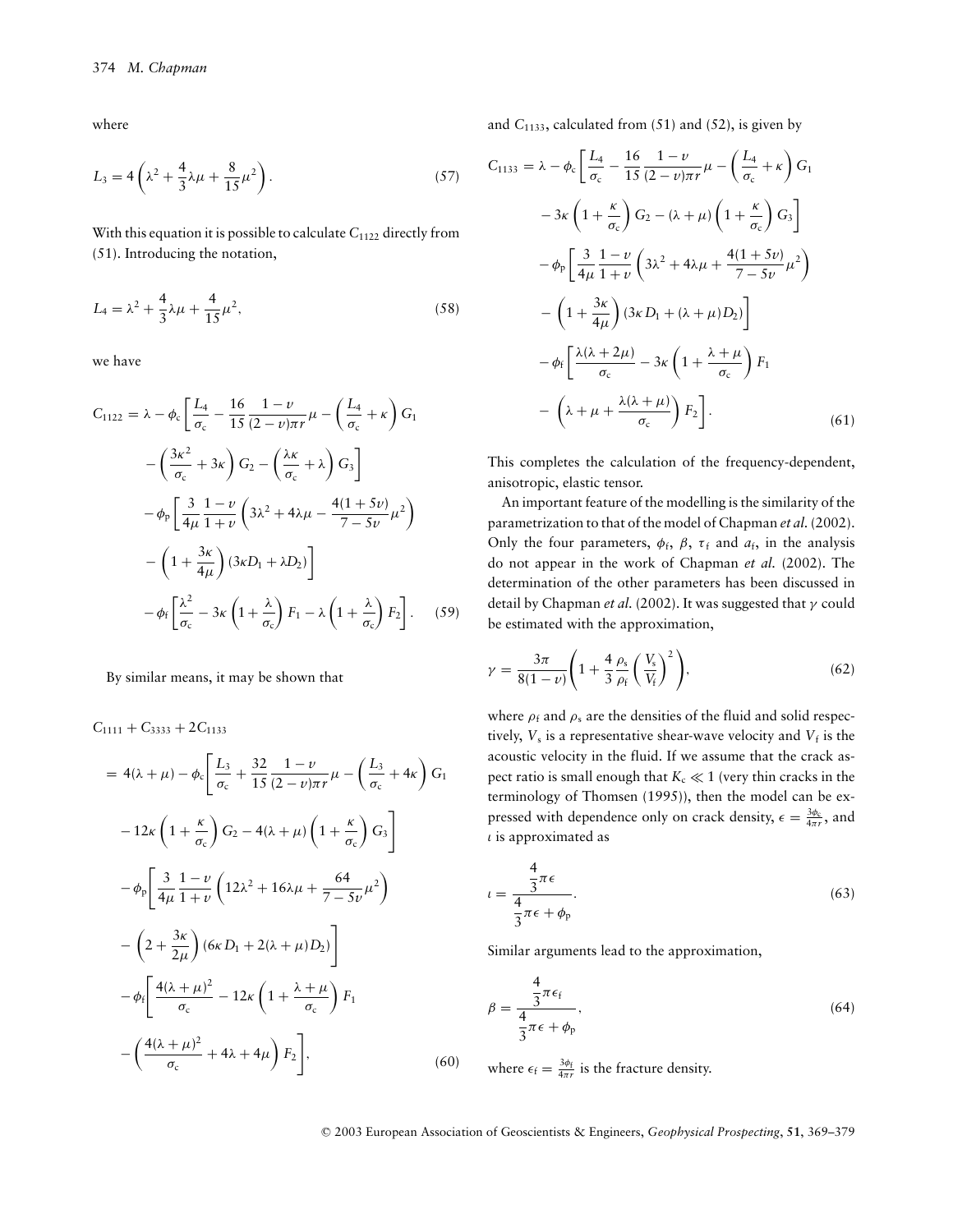Since  $f_v$ ,  $c_v$  and  $\sigma_c$  are all proportional to the aspect ratio, (20) and (25) give

$$
\frac{\tau_{\rm f}}{\tau_{\rm m}} = \frac{a_{\rm f}^3}{a^3} \frac{c_1}{c_2}.
$$
\n(65)

Clearly the connection numbers  $c_1$  and  $c_2$  must depend on the size of the cracks and fractures. Since the flow of fluid from an inclusion will be an integral over surface area, we suggest that the natural scaling is

$$
c_1 \sim a^2,\tag{66}
$$

$$
c_2 \sim a_{\rm f}^2,\tag{67}
$$

whereupon, identifying the pore and microcrack radii with the grain size  $\varsigma$ , we find

$$
\tau_{\rm f} = \left(\frac{a_{\rm f}}{\varsigma}\right) \tau_{\rm m}.\tag{68}
$$

This implies that the effect of the fractures can be described with only two additional parameters: the fracture density  $\epsilon_f$ and the fracture radius  $a_f$ . From (68) the important interpretation can be made that the time scale for pressure equalization depends on the fracture radius; larger fractures lead to lower characteristic frequencies for squirt-flow effects.

#### **NUMERICAL RESULTS**

To generate some numerical results, we will choose, somewhat arbitrarily, a set of parameters. Our reference elastic moduli will be  $\lambda = \mu = 1.75 \times 10^{10}$  Pa, and the density will be 2300 kg/m<sup>3</sup>. Crack density will be 0.1 and a  $10\%$  porosity will be assumed unless otherwise stated. To simulate watersaturated rock, we follow Chapman (2001a) and assume  $\gamma = 10$  and  $\gamma' = 1$ . The aspect ratio is considered to be small enough that  $K_c$  may be ignored.

It is often stated (Thomsen 1995) that, allowing for variability in rock and fluid type, the squirt-flow frequency usually lies somewhere between the sonic and ultrasonic frequency ranges. This understanding results from an analysis of laboratory rock-physics data (Murphy 1985; Mavko and Jizba 1991; Sothcott *et al.* 2000). It should be noted that such experiments are performed on small rock samples which by definition contain features only at the grain scale. We identify this 'microstructural' squirt-flow frequency with  $1/\tau_m$ . Indeed, Chapman (2001a) deduced the value  $\tau_m = 2 \times 10^{-5}$  s for the water-saturated sandstone used in the experimental work of Sothcott *et al.* (2000), and we shall use this value in the current study.



**Figure 1** P-wave dispersion curve for the unfractured rock.



**Figure 2** S-wave dispersion curve for the unfractured rock.

In the absence of fractures, the rock is isotropic and the dispersion curves for P- and S-waves are as given in Figs 1 and 2. It can be seen that the dispersion takes place over a limited frequency band, roughly between 1 kHz and 100 kHz. The model predicts that there is no dispersion over the seismic frequency band.

This situation changes with the introduction of a fracture set. We introduce a set of fractures with density 0.05 and a length of 10 cm. The rock is now transversely isotropic. In Fig. 3, we show the dispersion curves for the qP-wave for propagation parallel and normal to the fractures. As might be expected, the qP-wave travelling at right angles to the fracture normals is unaffected by the presence of the fractures. The situation for the wave travelling parallel to the fracture normals is different. At low frequency this qP-velocity is substantially lower than that for propagation at 90◦. Dispersion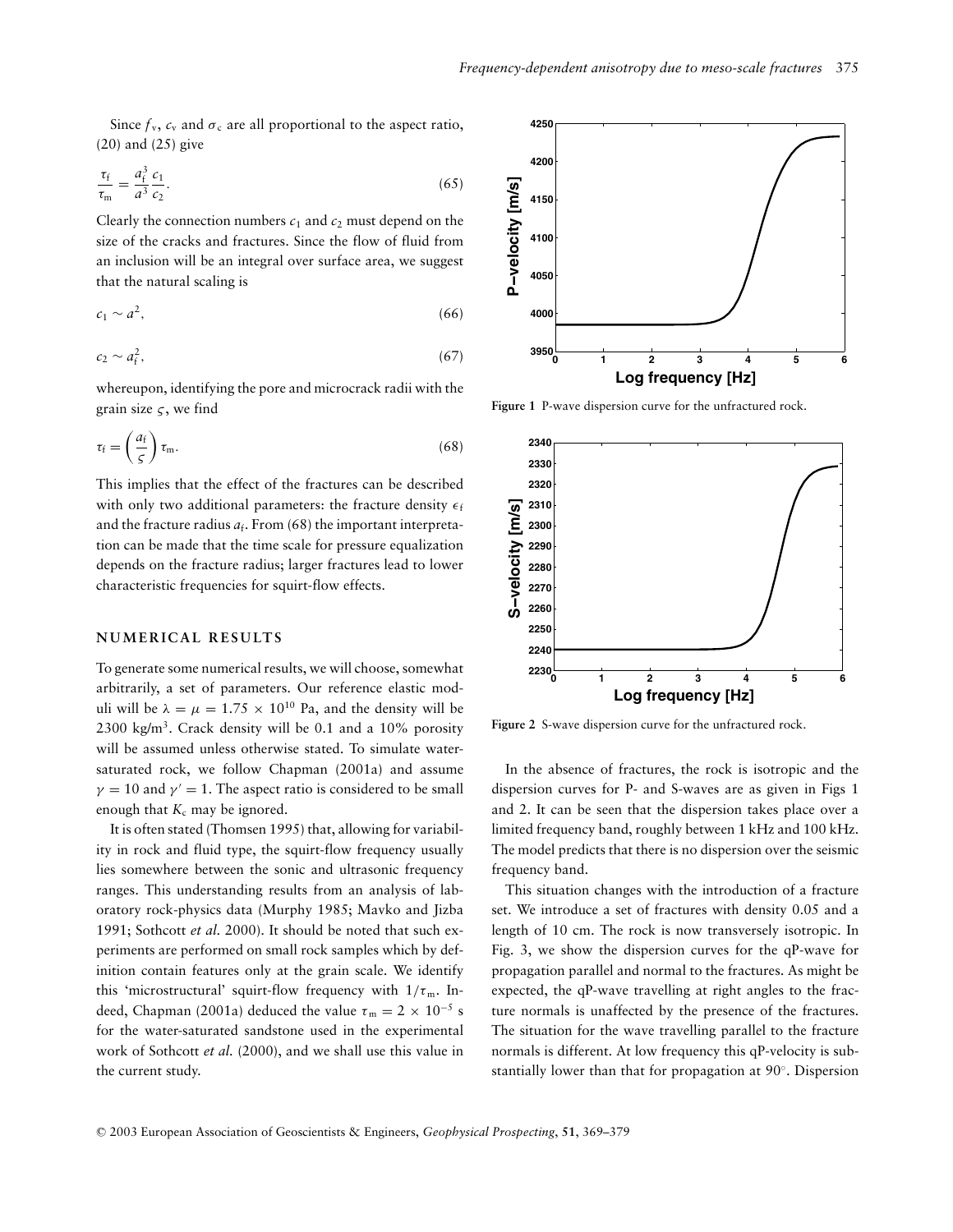

**Figure 3** Dispersion curves for qP-waves travelling parallel and perpendicular to the fractures.



**Figure 4** Dispersion curves for quasi- and pure-shear modes propagating at 70◦ to the fracture normal.

occurs over the 0–1 kHz range. This is an important feature of the fracture modelling; the existence of larger fractures introduces additional dispersion at lower frequency ranges than those over which the 'microstructural' dispersion occurs. The larger the size of the fractures, the lower is the relevant frequency band. We notice that for a frequency of 1 kHz the two qP-velocities become equal. This agrees with the prediction of Hudson (1981) who showed that when thin cracks are considered to be isolated from each other with respect to fluid flow the qP-velocities parallel and perpendicular to the cracks should be the same.

Figure 4 shows the dispersion curves for the shear waves polarized parallel and perpendicular to the fractures propagating



**Figure 5** Angular variation of velocity for quasi-P, quasi-shear and pure-shear waves for a frequency of 40 Hz and a fracture size of 10 cm.



Figure 6 Angular variation of velocity for quasi-P, quasi-shear and pure-shear waves for a frequency of 1 kHz and a fracture size of 10 cm.

at an angle of 45◦. The pure-shear wave does not compress the fractures, so it shows no dispersion beneath the microstructural squirt frequency. The quasi-shear wave, however, does induce fluid flow between the fractures and the microcracks and pores. Consequently, this velocity increases with frequency.

The importance of frequency to the anisotropic behaviour is illustrated in Figs 5 and 6. These give quasi-P, quasi-shear and pure-shear velocities against angle of propagation,  $\theta$ , for frequencies of 40 Hz (Fig. 5) and 1 kHz (Fig. 6). It is noticeable that the quasi-P velocity exhibits cos  $4\theta$  variation at 1 kHz, but  $\cos 2\theta$  variation at 40 Hz. This is consistent with the analysis of Thomsen (1995).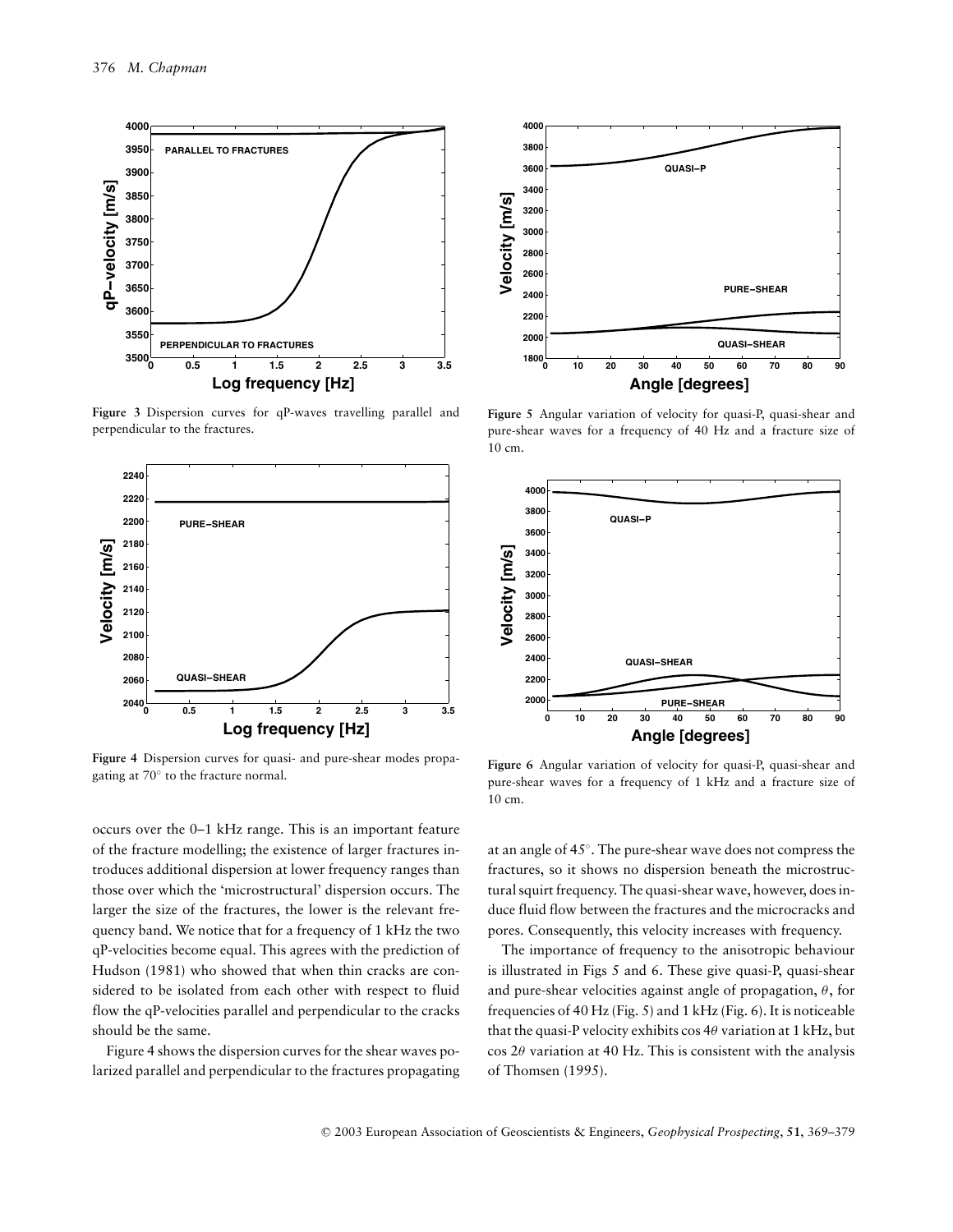

**Figure 7** Shear-wave anisotropy as a function of frequency for various fracture sizes, with 10% equant porosity and a crack density of 0.1. Propagation is at 70◦ to the fracture normal.



**Figure 8** Shear-wave anisotropy as a function of frequency for various fracture sizes, with 0% equant porosity and a crack density of 0.02. Propagation is at 70◦ to the fracture normal.

Figure 7 shows the relationship between shear-wave anisotropy, defined to be 100(*S*1 − *S*2)/*S*1 where *S*1 is the faster shear-wave velocity and *S*2 the slower velocity, and frequency for various fracture sizes from  $200 \mu m$  microcracks up to 1 m fractures. Propagation is at 70◦ to the fracture normals. We note that the percentage anisotropy falls with increasing frequency, with the region over which the fall takes place depending on the length of the fractures. Figure 8 shows the same relationship, but this time for the case where the porosity is reduced from 10% to 0% and the crack density is reduced from 0.1 to 0.02. It can be seen that while the form



**Figure 9** Angular variation of attenuation for qP-, qS- and S-waves for a frequency of 40 Hz and a fracture size of 10 cm.



**Figure 10** Angular dependence of attenuation for qP-, qS- and S-waves for a frequency of 3 kHz and a fracture size of 10 cm.

of the relationship is similar to that in Fig. 8, the magnitude of the anisotropy is sharply decreased. This is an example of the equant porosity effect (Thomsen 1995). The pores, while themselves being isotropic, permit fluid to flow out of the anisotropic fractures, making them more compliant and therefore increasing the anisotropy of the whole medium.

In Figs 9 and 10, we plot the attenuation as a function of angle for frequencies of 40 Hz and 3 kHz, respectively. At 40 Hz, the attenuation of both the quasi-P and quasi-shear wave is significant, with the pure-shear wave not being strongly attenuated. We suspect that the lack of attenuation at 90° is an artefact introduced by the fact that the cracks are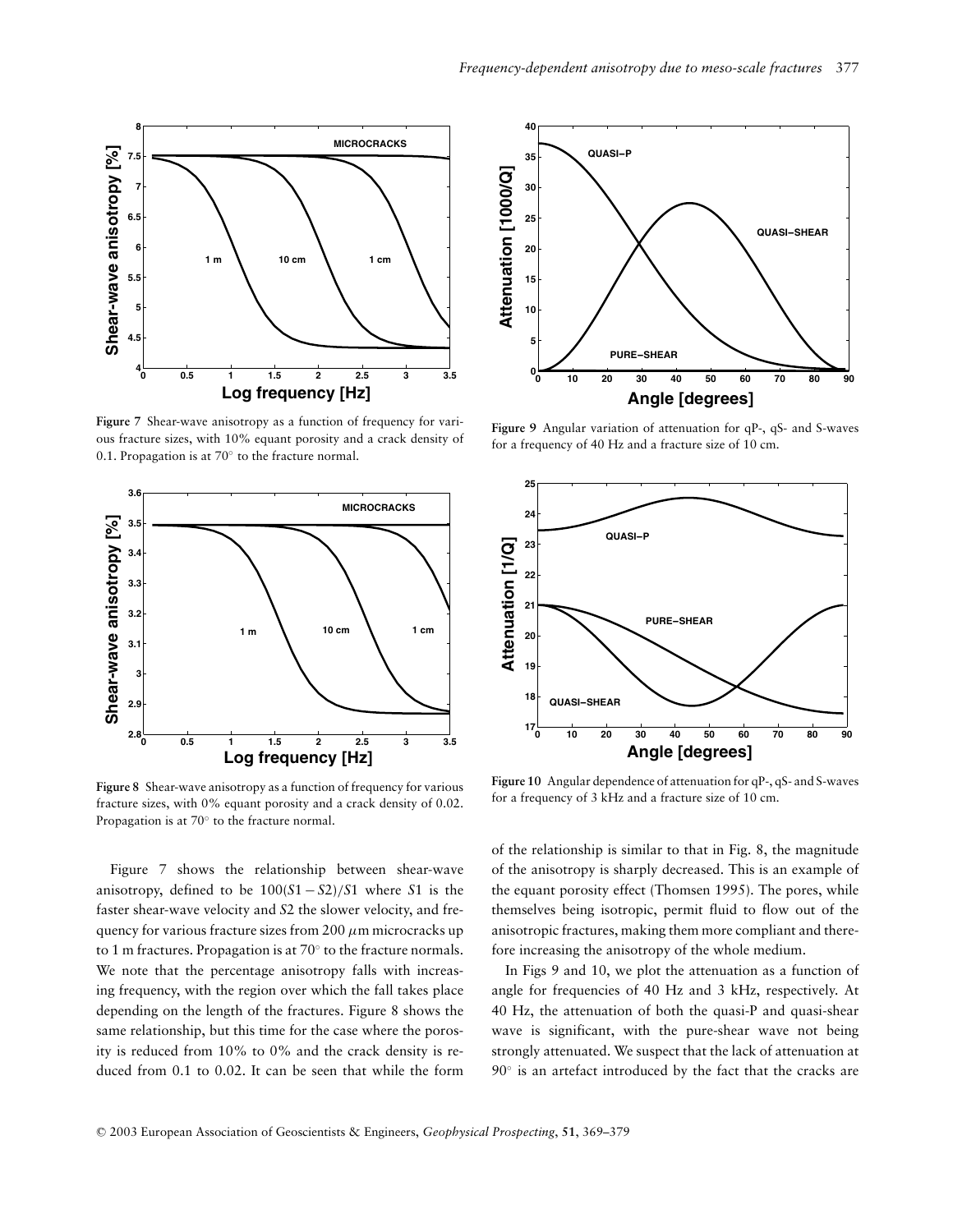perfectly aligned. Tod (2001) has discussed this effect and shown how it can be rectified by the introduction of a 'nearly aligned' crack set. At 3 kHz, all three waves are attenuated. This analysis shows how, in the presence of more than one length scale, the concept of squirt flow can explain attenuation across a very wide frequency band.

#### **DISCUSSION**

This paper underlines the significance of the work of Thomsen (1995), who demonstrated the importance of the concepts of pressure communication and equant porosity to the interpretation of seismic anisotropy. Nevertheless, our analysis suggests that in the presence of meso-scale fractures it may not be safe to assume that seismic frequencies represent the zerofrequency limit.

Even under the assumption that the squirt-flow frequency as deduced from laboratory measurements is above the sonic range, we demonstrate that substantial dispersion and attenuation can exist in the seismic range. In particular, a frequencydependent anisotropic response may be expected.

The scale length of the fractures plays a key role in the analysis. This presents a potential method for discriminating between microcrack- and fault-induced anisotropy. More ambitiously, with sufficient local calibration, it may be possible to measure a characteristic fracture scale from seismic data.

Our analysis suggests a two-stage approach to the upscaling of laboratory measurements. Undoubtedly, unfractured rock is intrinsically dispersive, and this accounts for some of the difference between laboratory measurements and field observations. However, *in situ* rocks also contain larger fractures and these introduce additional dispersion. All but two of the parameters which appear in the theory, the fracture density and radius, have previously been measured from laboratory data (Chapman 2001a). This means that we can, at least in principle, first correct laboratory measurements for intrinsic dispersion and then study the effects of fracturing.

We have performed numerical tests which confirm the consistency of the low-frequency behaviour with the work of Brown and Korringa (1975). It is apparent that the firstorder formulae of Hudson (1981) are contained as the highfrequency, zero-porosity limit. This consistency strengthens our confidence in the robustness of the approach.

Needless to say, the assumptions that the fractures are perfectly aligned and of the same size are not likely to be correct in practice. Tod (2001) has shown that a perfectly aligned fracture set can behave differently from a 'nearly aligned' fracture set. We consider the complete lack of dispersion of the pure-

shear wave and the qP-wave at 90◦ over the seismic frequency range to be artefacts introduced by this assumption, although we expect these dispersions will still be small. It is possible that when a range of fracture sizes are present the increase in the velocities with frequency will be less abrupt than is suggested by the current model. Future work will address these limitations.

#### **CONCLUSIONS**

We demonstrate that, in the presence of larger fractures, a frequency-dependent anisotropic response may be expected in the seismic band, even when the 'squirt-flow frequency' lies above the sonic band. Previous work (Thomsen 1995) has argued that the qP-velocity should exhibit  $\cos 2\theta$  dependence on angle at low frequency and cos  $4\theta$  dependence at high frequency. This study confirms this conclusion, and gives an explicit frequency dependence for the transition. The model suggests a relationship between shear-wave splitting and frequency, with the fracture size playing a key role. A feature of the predicted behaviour is a link between fracturing and strong attenuation anisotropy in the seismic band. The magnitude of these effects increases with the equant porosity.

#### **ACKNOWLEDGEMENTS**

The author is grateful to Sonja Maultzsch, Sergei Zatsepin, Enru Liu, Xiang-Yang Li and Simon Tod for many conversations on this topic. Constructive reviews by Boris Gurevich and an anonymous reviewer improved the manuscript. This work is supported by the NERC thematic project 'Understanding the micro-to-macro behaviour of rock fluid systems' under contract GST022305. The work is presented with the approval of the Executive Director of the British Geological Survey (NERC).

#### **REFERENCES**

- Biot M.A. 1956. Theory of propagation of elastic waves in fluidsaturated porous solid, I. Low frequency range, II. Higher frequency range. *Journal of the Acoustical Society of America* **28**, 168–191.
- Brown R. and Korringa J. 1975. On the dependence of the elastic properties of a porous rock on the compressibility of the pore fluid. *Geophysics* **40**, 608–616.
- Chapman M. 2001a. *Modelling the wide-band laboratory response of rock samples to fluid and pressure changes*. PhD thesis, University of Edinburgh.
- Chapman M. 2001b. The dynamic fluid substitution problem. 71st SEG Meeting, San Antonio, Texas, USA, Expanded Abstracts, 1708–1711.